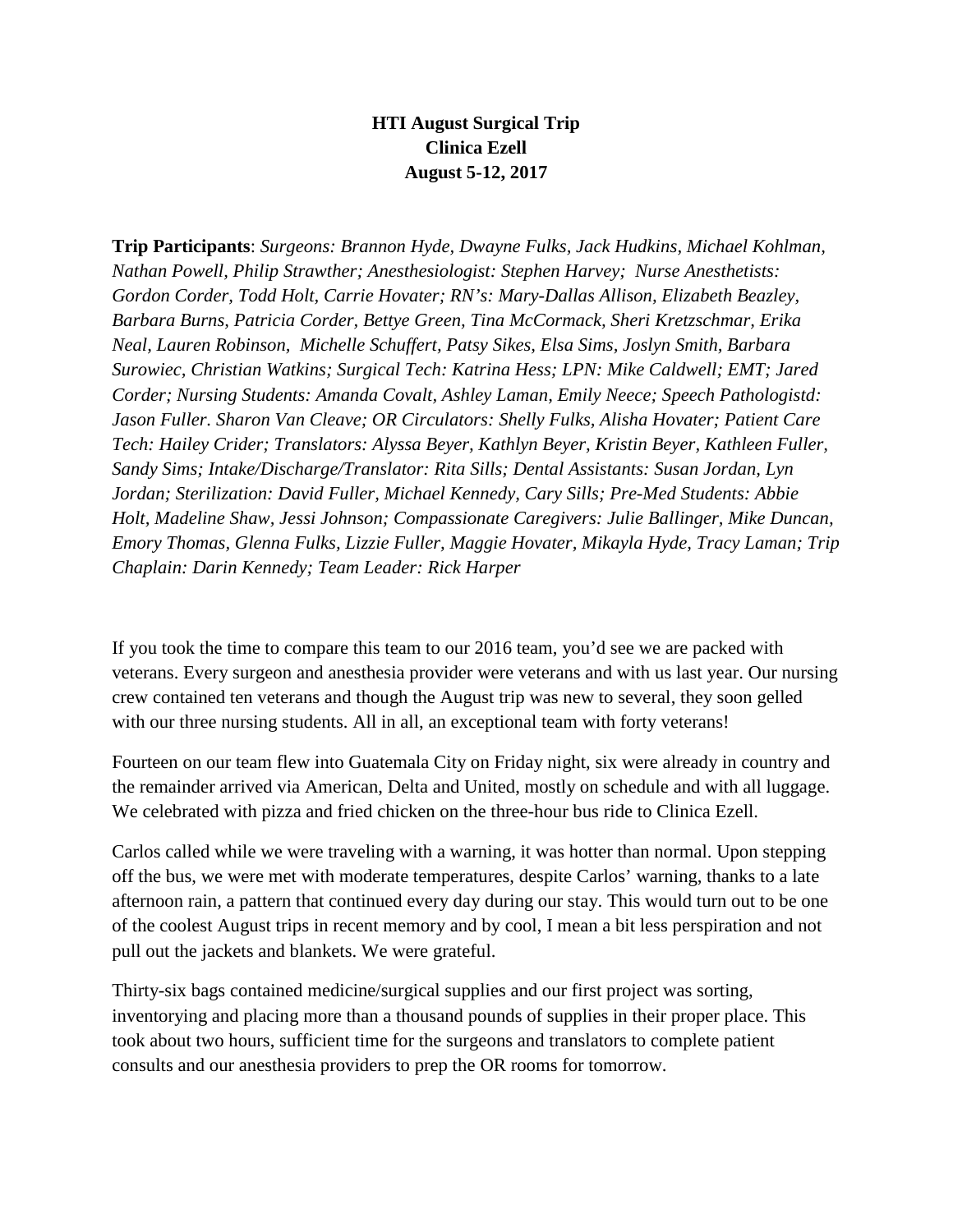

Supper was out by 7:00, soon followed by introductions and a brief orientation. No one complained when the lights were off by 9:00 and conversations were of the whisper variety. Sleep came easy, aided by the aforementioned cooling rain.

We awoke to a pleasant morning with temperatures in the low sixties and fresh coffee brewing. The sound of fresh tortillas being hand patted and placed on the grill was a welcome call to our veterans and new experience, now invoking sweet memories for our first-timers. Sight, sound, smell, touch...and heart will all be engaged on the first full day at Clinica Ezell.

Conversation followed coffee and tortillas as our August family brought new friends into the fold and the old-timers caught up on a years' worth of living. Alisha got married, Andrew is moving back to Columbia, Abbie begins her final year at Lipscomb, Alyssa and Kathlyn are now engaged.

A few minutes before 10:00, the Spanish song books were passed out and we headed towards the gate, stepping over, around or on the figs that had fallen on the bridge following the rain storm. Carlos delivered the lesson that morning and we all missed Josue's song leading. Though he was able to worship with us, an illness left him unable to inspire us with us powerful voice and we settled for his presence among us. (He is fine and back to his normal self.)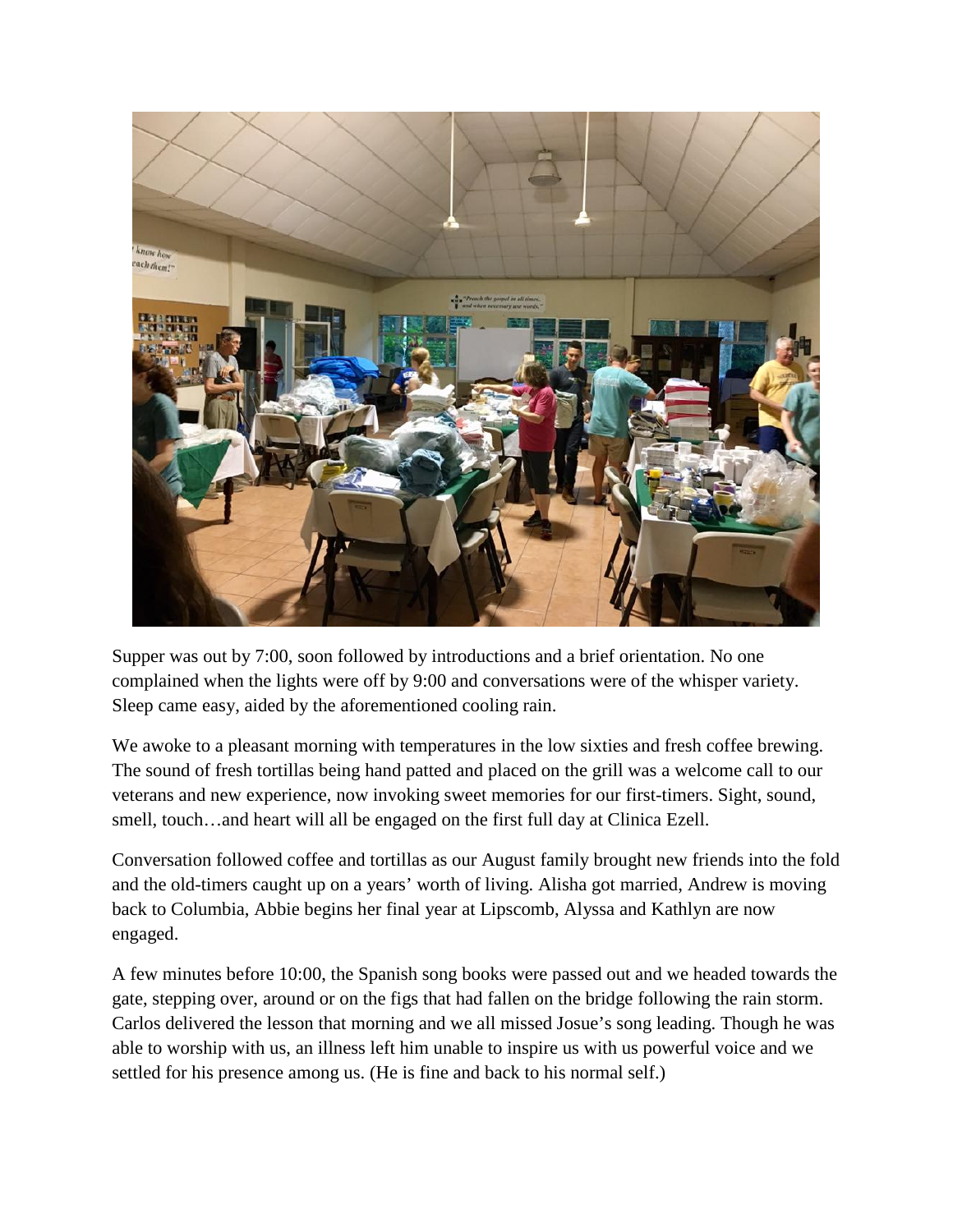Following worship, we made our way back to the dining room for our surgical orientation. Sheri Kretzschmar, now in her tenth year as a missionary nurse with Health Talents provided translation for Dr. Walter. With forty veterans, orientation went quickly and the OR staff went to the head of the line for a quick bite of lunch. Four plastic and six general cases were waiting for us and the moved along at a nice, manageable pace.

A short time after surgery began, our nurses and caregivers working in recovery assembled for orientation with Darling Ayerdis, our head nurse. The care that builds relationships is most often nurtured in recovery, whether it be our nurses, nursing students or caregivers. Love cannot be contained and full hearts spill over, bathing our patients with tender touches, caring gestures and simple conversations. Pictured below are a few of our nurses and nursing students. Amanda, Ashley and Emily are nursing students, Lauren began coming as a nursing student, Tina and Michelle are first-timers now committed to returning.



*(Amanda Covalt, Ashley Laman, Lauren Robinson, Tina McCormack, Michelle Schuffert and Emily Neece)*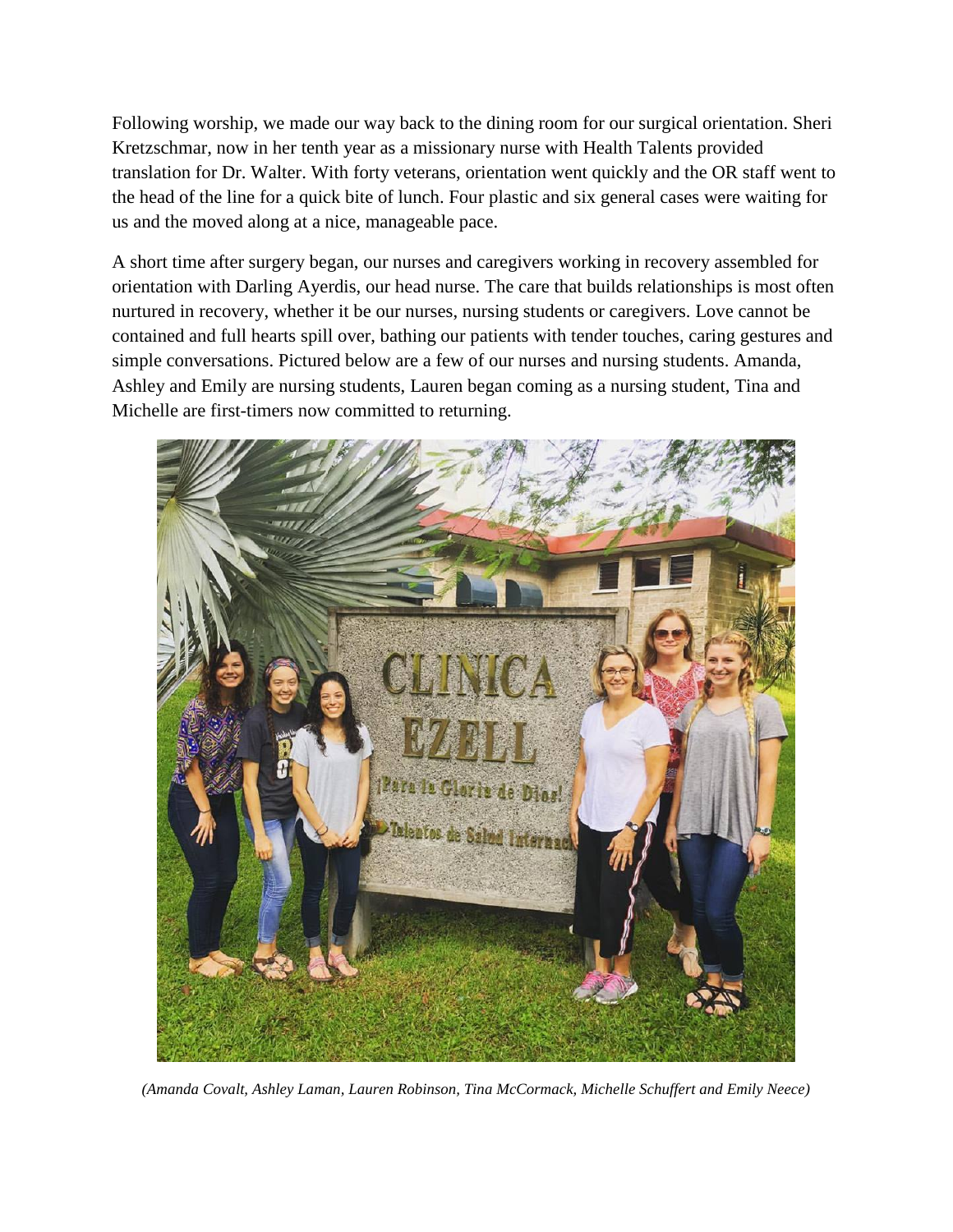Monday and Tuesday yielded eighteen cases each day, four plastic and fourteen general. For the second time this year, we found ourselves running out of scheduled surgical candidates and began bringing in patients scheduled for September to keep everyone productive and busy. Dr. Walter, Darling, Marta and Eva did a wonderful job.

Darin Kennedy, the pulpit minister for the Blue River Church of Christ in Lee's Summit, Missouri was our trip chaplain for the week, proving to be a prayer warrior for our patients and exceptionally gifted in delivering practical, encouraging and inspiring messages during our devotionals.

Nineteen was the number on Wednesday, six plastic and thirteen general cases, Thursday held another fifteen.

Dr. Stephen Harvey, our medical director for the week and a Health Talents board member, called the OR teams together each morning to share an encouraging word and a time of prayer before surgery began. John 9 was their text each morning, the story of the blind man sent to wash his eyes in the pool of Siloam. The lesson applications from this text were many and unique to each person listening. The blind man received his gift, sight, when he was sent and followed Jesus instruction. For many on this trip, we received our gift or gifts, when we followed Jesus' teaching and were "sent" to Guatemala. We saw more than patients, we saw people we loved and we saw Jesus working in their lives and our own. It was our pool of Siloam moment, every day!